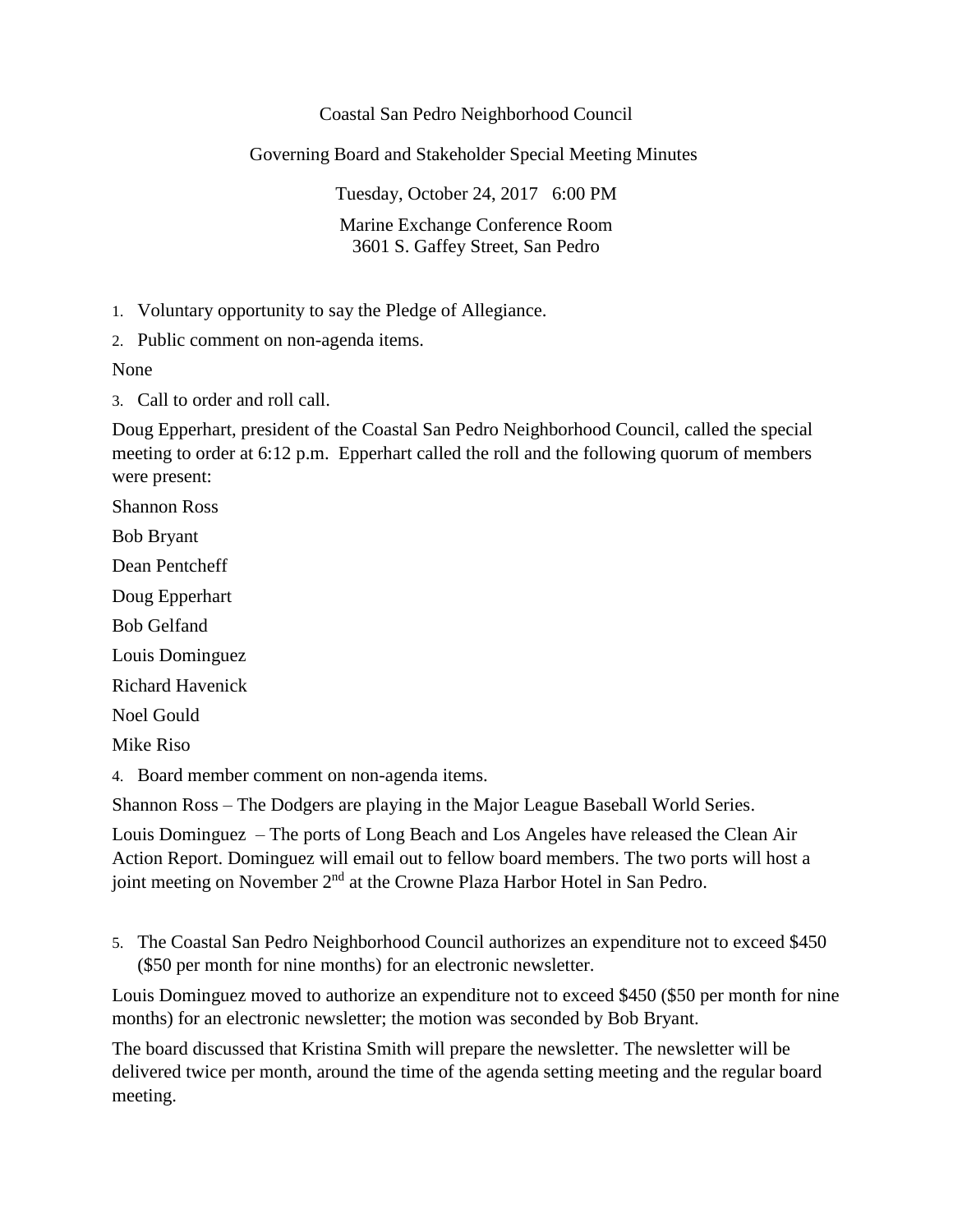The motion passed with 9 yes (Bryant, Dominguez, Epperhart, Gelfand, Gould, Havenick, Pentcheff, Riso and Ross), 0 no, 0 abstentions.)

6. The Coastal San Pedro Neighborhood Council authorizes an expenditure not to exceed \$500 to co-sponsor a holiday event in December at Point Fermin Park with City Recreation and Parks.

Shannon Ross moved to authorize an expenditure not to exceed \$500 to co-sponsor a holiday event in December at Point Fermin Park with City Recreation and Parks; the motion was seconded by Bob Bryant.

The board discussed the breakdown of expenses for the holiday event. Several community members expressed interest in this event at Angels Gate Park Advisory Board meetings. The event is a partnership with Rec. and Parks. There will be a toy drive so that the Los Angeles Police Department can donate toys. Santa will be present.

Some board members want to see similar events in the future, while other members want more religions, or no religions, focused on at council-sponsored events.

The motion passed with 6 yes (Bryant, Dominguez, Epperhart, Havenick, Riso and Ross) 3 no (Gelfand, Gould and Pentcheff) and 0 abstentions..

7. Discussion and possible revision of the current system for submitting funding requests within the Coastal San Pedro Neighborhood Council.

The board discussed the current procedure for things to get funded. If an item gets recommended by a committee, the committee chair is asked to fill out a form detailing the proposed budget and pass that on to the Budget and Finance committee. The Budget and Finance committee makes certain that there are enough funds for the item and then passes it to the Agenda Committee. If funds are not available, then the Budget and Finance Committee can recommend funds be transferred by the full board.

Some board members were concerned about the efficacy of the procedure. They questioned if it is a necessary step in funding projects and items. They also noted that a special meeting should not be necessary if that system is working.

The chair of the budget and finance committee said that it should have been made more clear to all board members that review of funds need to go through the budget and finance committee.

It was suggested that the Budget and Finance Committee meet closer to the Agenda Setting meeting.